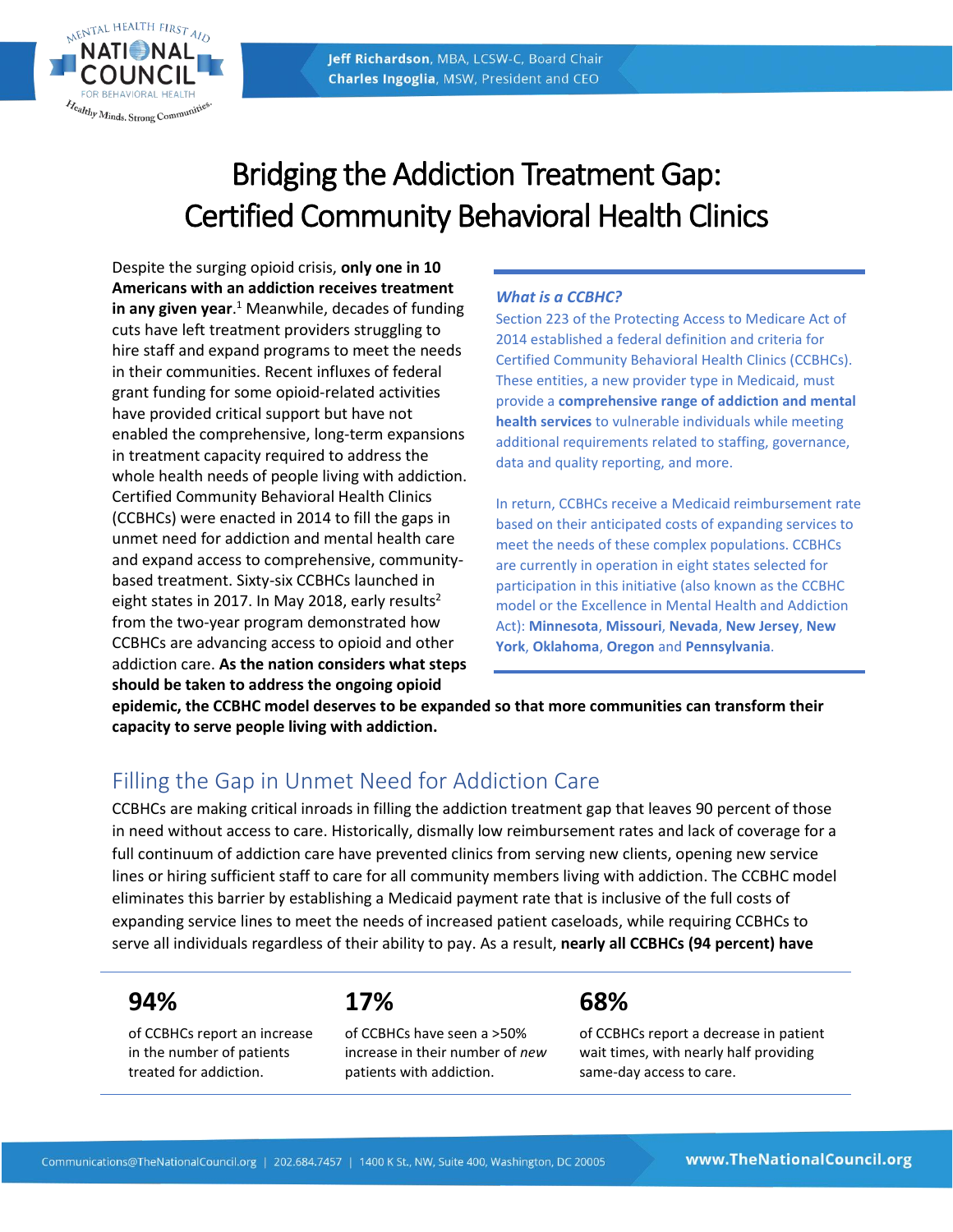



**increased the number of patients with addiction they serve, either by taking on new patients, improving screening protocols to newly identify addiction among existing patients, or both.**

### Reducing Wait Times for Addiction Care

Lengthy wait times for services reduce the likelihood that patients will initiate and fully engage in care; long wait times also increase the risk of a deadly event such as overdose. CCBHCs have invested heavily in reducing wait times, and their efforts have succeeded: since becoming a CCBHC, **68 percent** of clinics have seen a *decrease* in patient wait times, while **30 percent** have seen wait times remain steady despite increases in patient caseloads across most CCBHCs. After an initial call or referral, **78 percent** of CCBHCs can offer an appointment within a week or less.



\**Note*: One clinic (2%) responded that they do not know how long it takes CCBHC patients to access services after initial call or referral.

#### *Bikur Cholim (NY)*

Prior to becoming a CCBHC, Bikur Cholim had a waitlist of 140 patients. By hiring new staff, expanding treatment programs and implementing rapid access protocols, Bikur Cholim has completely eliminated its waitlist while simultaneously expanding its total patient caseload.

### CCBHCs Advancing the Continuum of Addiction Care

Acknowledging that people in many communities lack access to the full continuum of medically necessary substance use care, the CCBHC model requires a robust array of addiction treatment and recovery activities. In contrast to the current patchwork of available services, **consumers and families in every community with a CCBHC know they will have access to a guaranteed set of high-quality services fully coordinated with other health care providers.** Unlike current reimbursement models, which are typically too low to support the actual costs of care delivery, the CCBHC model provides sustainable funding for these capacity expansions.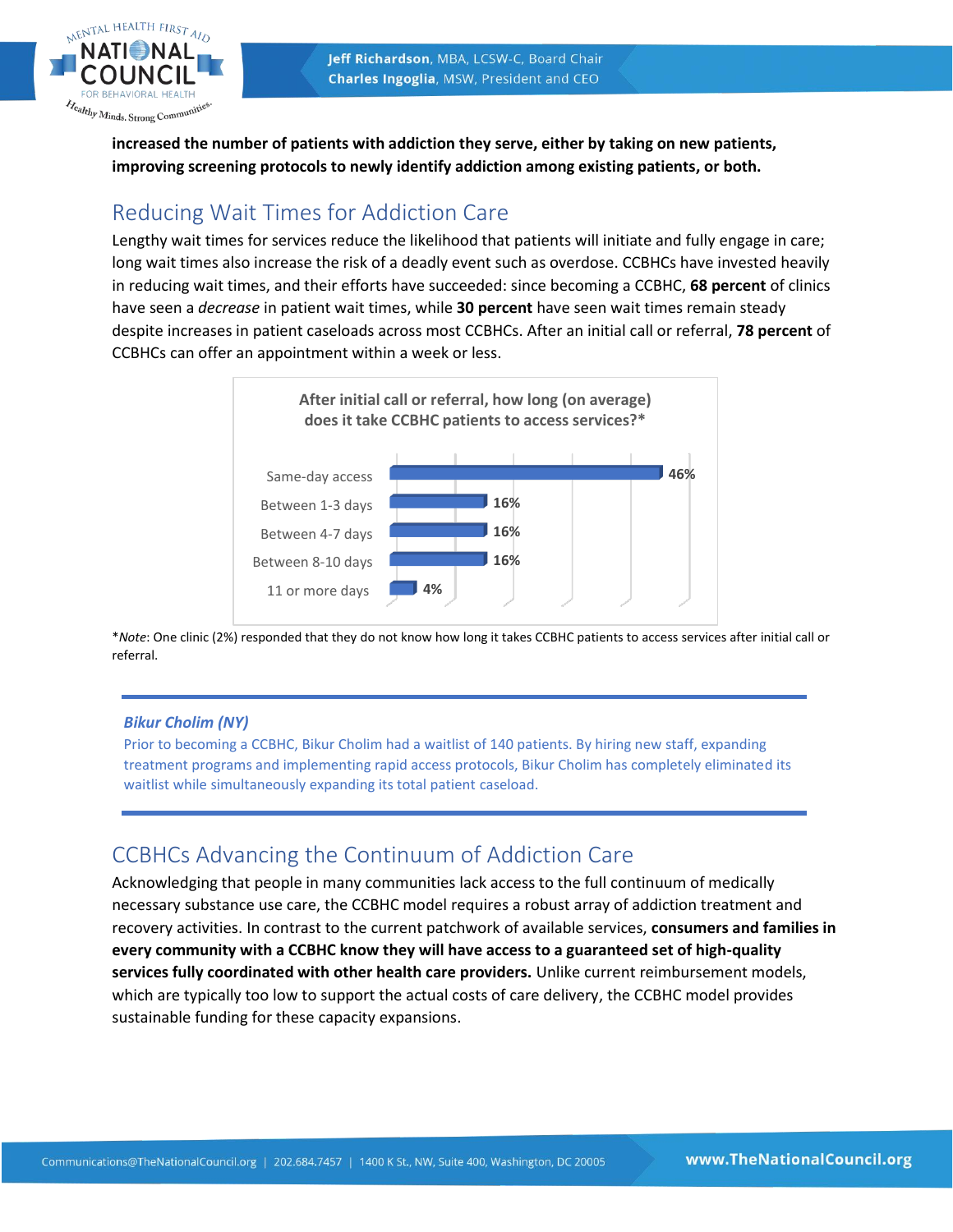

#### **Required CCBHC Addiction Treatment Services**

Crisis care: 24-hour mobile crisis teams, emergency crisis intervention services and crisis stabilization

Evidence-based outpatient substance use services (e.g., addiction counseling, medication-assisted treatment, addiction technologies, assertive community treatment, cognitive behavioral therapy)

Ambulatory and medical detoxification

Treatment for co-occurring addiction and mental illness

Screening, assessment and diagnosis, including risk assessment for substance use

Brief intervention and referral to treatment for problematic substance use identified during screening

Peer recovery support and family support services

Treatment planning, including risk assessment and crisis planning

Referral to outside providers for specialized substance use services outside the expertise of the CCBHC

Targeted case management

### Launching and Expanding Addiction Service Lines

**One-hundred percent of CCBHCs report leveraging their CCBHC status to expand the scope of their addiction treatment services.** For many, these activities represent the first time such services have been available in their communities.

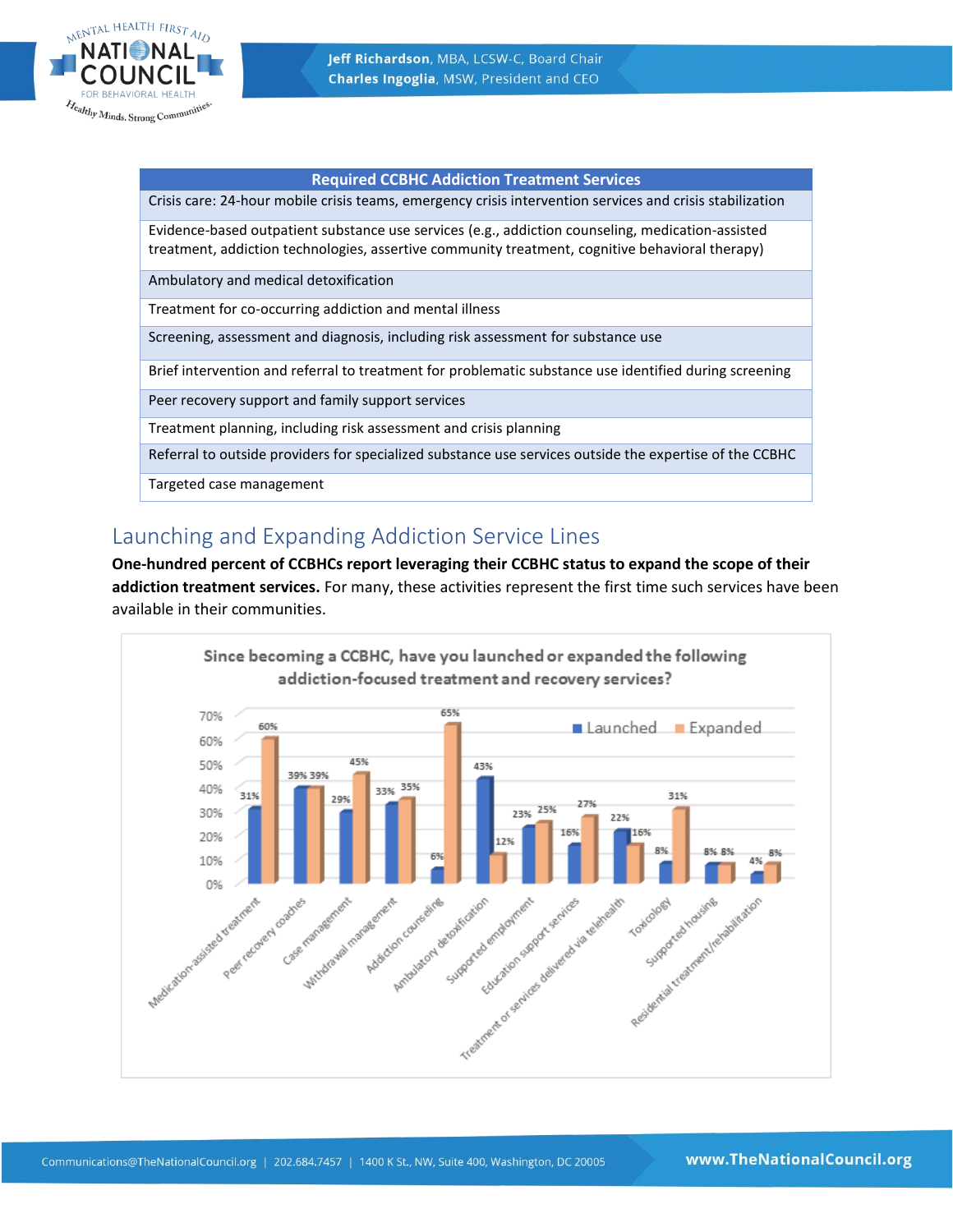

#### *Catholic Charities of Trenton (NJ)*

"Until now, our inner-city community has had no integrated treatment for addicted pregnant women or ambulatory detox treatment for Medicaid enrollees. Through CCBHC, we have been able to develop services to treat these vulnerable populations."

### Facilitating Adoption of Medication-assisted Treatment

Medication-assisted treatment, o[r MAT, is a highly effective addiction treatment method](https://www.thenationalcouncil.org/mat/) that combines the use of medications with cognitive and behavioral therapies. MAT is the gold standard for opioid addiction treatment with medications such as methadone, buprenorphine and extended-release naltrexone consistently demonstrating positive patient outcomes. [These results](http://adai.uw.edu/pubs/infobriefs/MAT.pdf) include: reduced drug use, fewer overdose incidents, reduced transmission of infectious disease though injection drug use and reduced criminal justice involvement. Despite its proven effectiveness, fewer than [10 percent](https://www.centeronaddiction.org/addiction-research/reports/ending-opioid-crisis-practical-guide-state-policymakers) of patients with opioid addiction receive MAT. Further, [more than two-thirds of U.S. addiction clinics and](http://www.pewtrusts.org/en/research-and-analysis/blogs/stateline/2016/12/23/in-drug-epidemic-resistance-to-medication-costs-lives)  [treatment centers](http://www.pewtrusts.org/en/research-and-analysis/blogs/stateline/2016/12/23/in-drug-epidemic-resistance-to-medication-costs-lives) still do not offer MAT medications. Limited and inadequate insurance [reimbursement, shortages of qualified treatment professionals](https://www.ncbi.nlm.nih.gov/pmc/articles/PMC3114165/) and [biases against MAT](https://www.thenationalcouncil.org/wp-content/uploads/2016/10/MF_1_30.pdf) in favor of abstinence-based treatments have all contributed to the lack of available medication-assisted treatment programs nationwide.

**The CCBHC model has spurred near-universal adoption of medication-assisted treatment as a complement to the full array of other outpatient services available.** Ninety-two percent of CCBHCs offer at least one type of FDA-approved medication-assisted treatment, either on-site or via referral to an outside program.

**CCBHC status has helped clinics expand access to medication-assisted treatment via expanded training and hiring: 92 percent** of CCBHCs have trained or hired clinicians who can prescribe buprenorphine: **48** respondents reported that **168** of their providers have DATA 2000 waivers which are required to prescribe buprenorphine—an average of **3.5** per CCBHC.

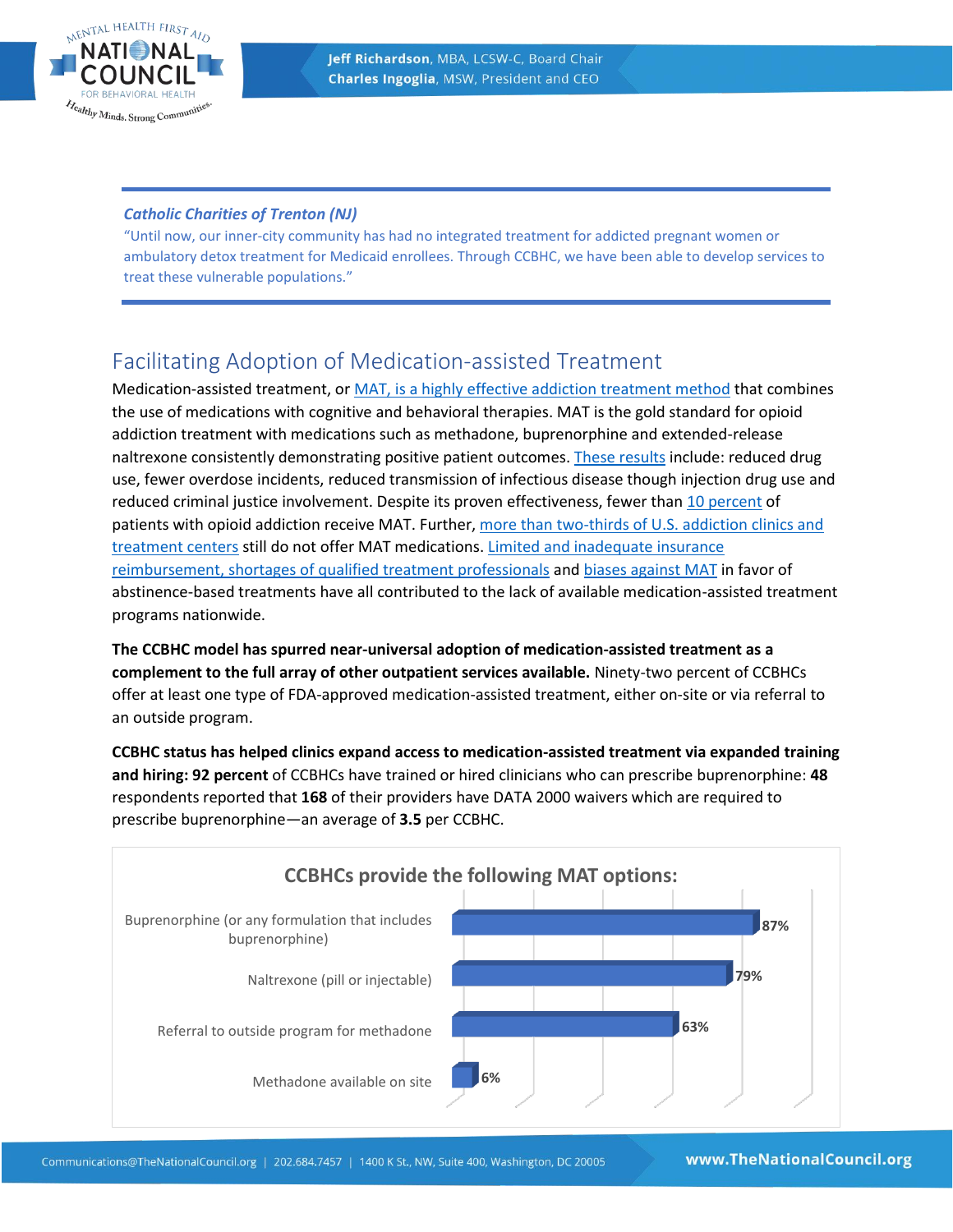

#### *Family Guidance Center for Behavioral Healthcare (MO)*

"Our [addiction] treatment staff are now better-trained to identify mental health concerns. Becoming a CCBHC allowed us to hire a second medical director who serves as medical director for medication-assisted treatment (MAT). This has increased availability of psychiatric care, MAT and utilization of MAT in our center… In the land we were in before [pre-CCBHC], that would never have been financially sustainable."

### Advancing the Integration of Addiction Care

For an industry that has historically operated in a silo apart from the rest of health care, the CCBHC model represents a critical advance in coordinating and integrating addiction care. People living with addiction are at higher risk for co-occurring chronic physical health conditions such as hepatitis or HIV/AIDS. In many cases a mental health condition may underlie or exacerbate an addiction and addiction cannot be adequately addressed without also addressing physical and mental health issues.

CCBHCs serve a population with an especially high prevalence of co-occurring disorders: the majority of CCBHCs (**85 percent**) noted that more than half of their patients with an addiction have a co-occurring mental health condition such as schizophrenia or post-traumatic stress disorder. **One-hundred percent of CCBHCs have integrated mental health/addiction care by leveraging their payment rate to support staff hiring, training, care coordination and/or establishing referral relationships with other providers.**

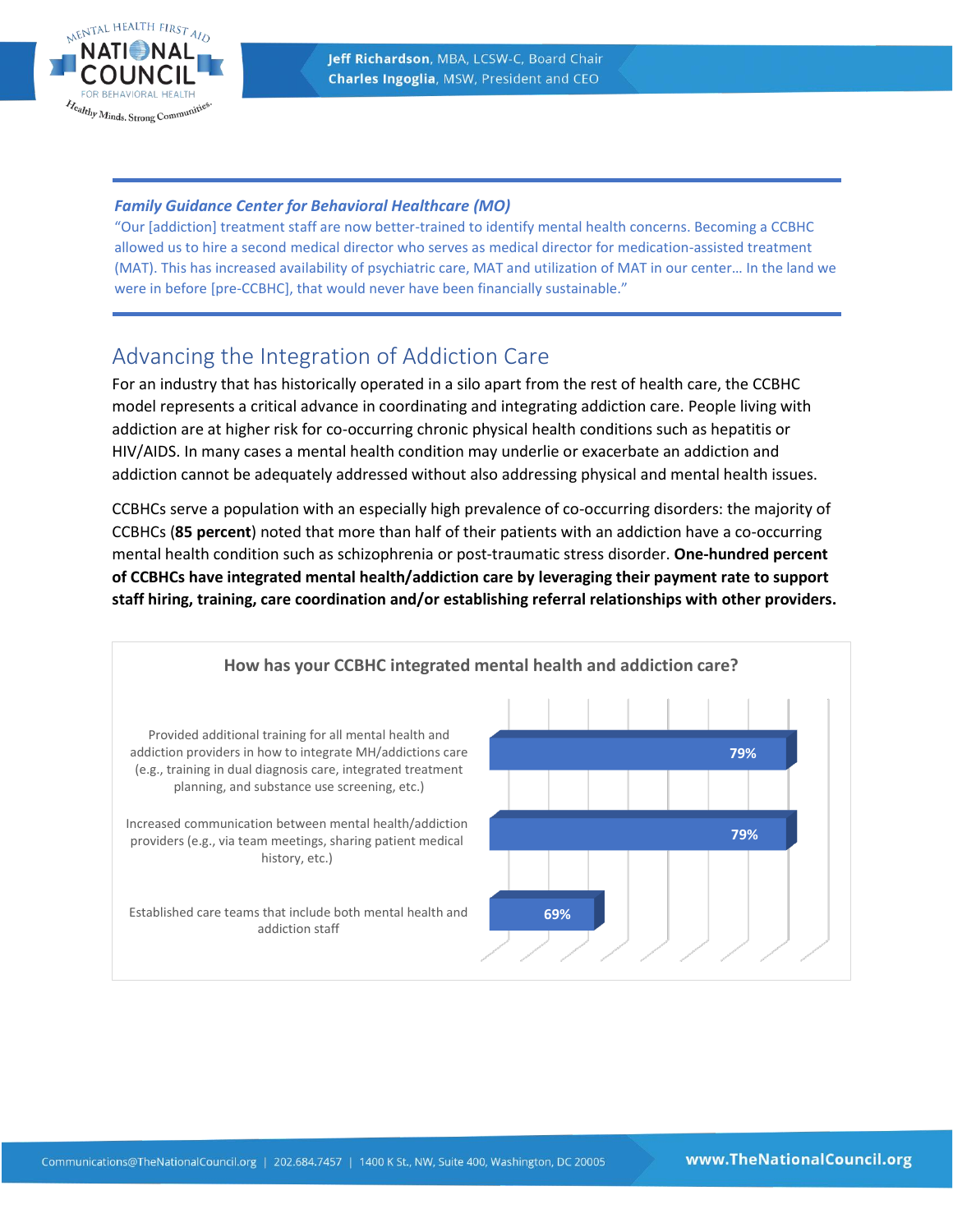

#### *Wallowa Valley Center for Wellness (OR)*

"Due to a fully integrated electronic health record with our federally-qualified health center (FQHC), we are better able to identify comorbidities in all clients served, and care coordination with primary care providers is seamless."

#### *Berks Counseling Center (PA)*

"Providing health screenings and assessments is part of our process as is blood work, taking vitals and providing physical health care on-site. We have identified untreated conditions of diabetes, cardio-vascular and other conditions, and referred patients to specialists for care. Better physical health significantly improves the patient's mental health as well as their ability to benefit from addiction treatment."

#### *Ramsey County Mental Health (MN)*

"A nursing screen is being done in all programs, including our mental illness/substance use disorder program. Our registered nurse helps connect patients with additional services if needed."



CCBHCs also report partnering with recovery services: **35 percent** partner with recovery community organizations and **8 percent** partner with recovery high schools or collegiate recovery programs.

#### *New Frontier Treatment Center (NV)*

"The addition of recovery support services is proving to be an amazing addition to our services; clients are actually seeking out extra help now."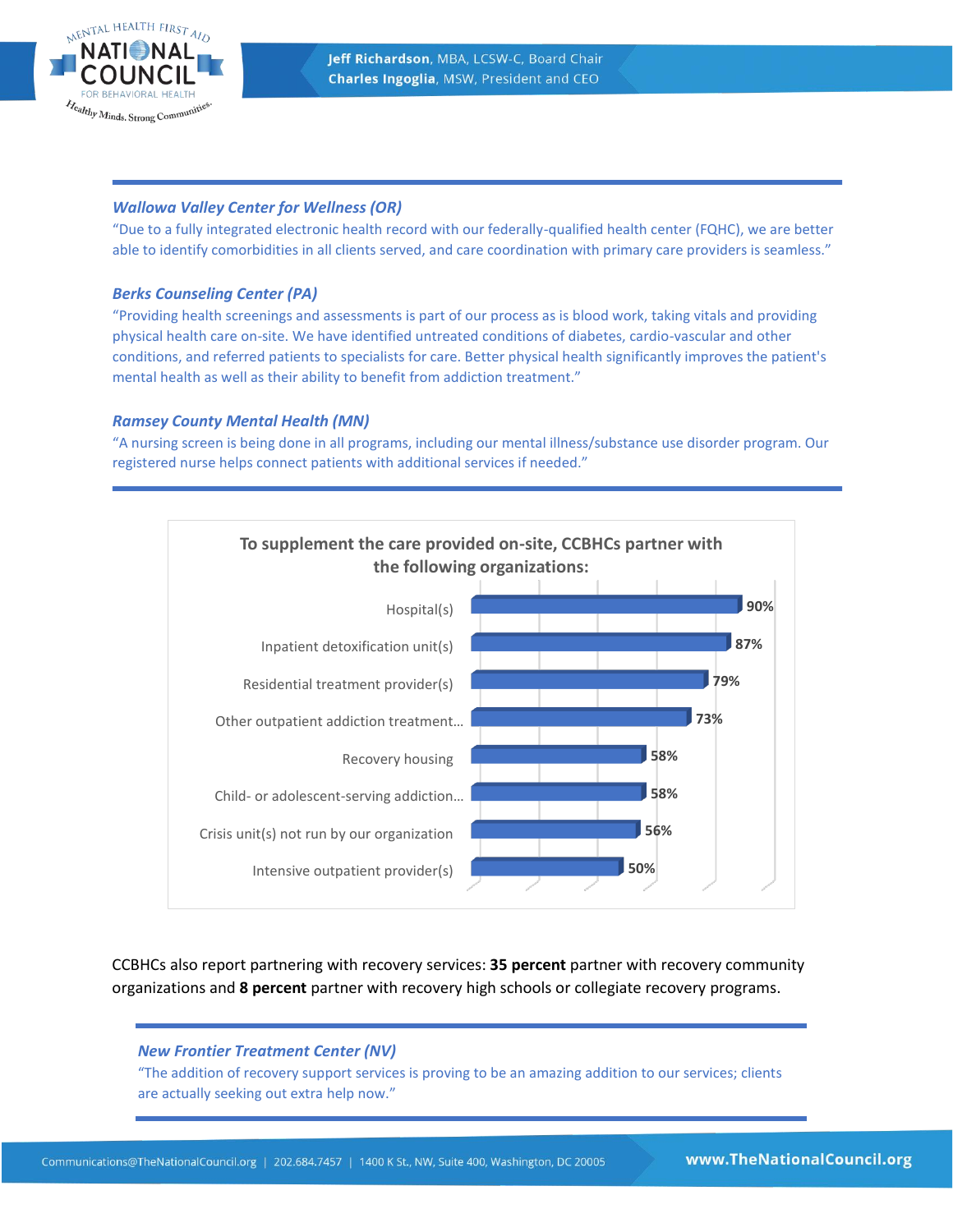

## Reducing Hospitalizations by Improving Care Transitions

People living with mental illness or addiction have high rates of hospitalization and emergency room visits. During and post-hospitalization represents a critical intervention period in which an assertive care transition strategy can help patients initiate or re-engage in treatment with the goal of reducing future hospitalizations. Preventable hospitalizations are also a major driver of costs in the health care system. Unfortunately, traditional funding streams provide little support for partnerships, care coordination activities and engagement activities outside the four walls of a clinic that are known to improve outcomes and reduce hospitalizations.

CCBHCs have used their payment model to support activities to reduce hospitalizations and improve care transitions for CCBHC patients who are discharged from the hospital, including improved data collection and analytics to identify patients at high risk for hospitalization or readmission.



#### *Grand Lake Mental Health (OK)*

"As a result of becoming a CCBHC, we have partnered with a data mining firm to develop dashboards for all CCBHC quality measures. We are able to see real-time progress toward outcomes by comparing time frames and can drill down from location-specific data all the way to client- and clinician-specific information to determine where we are successful and where additional efforts are needed."